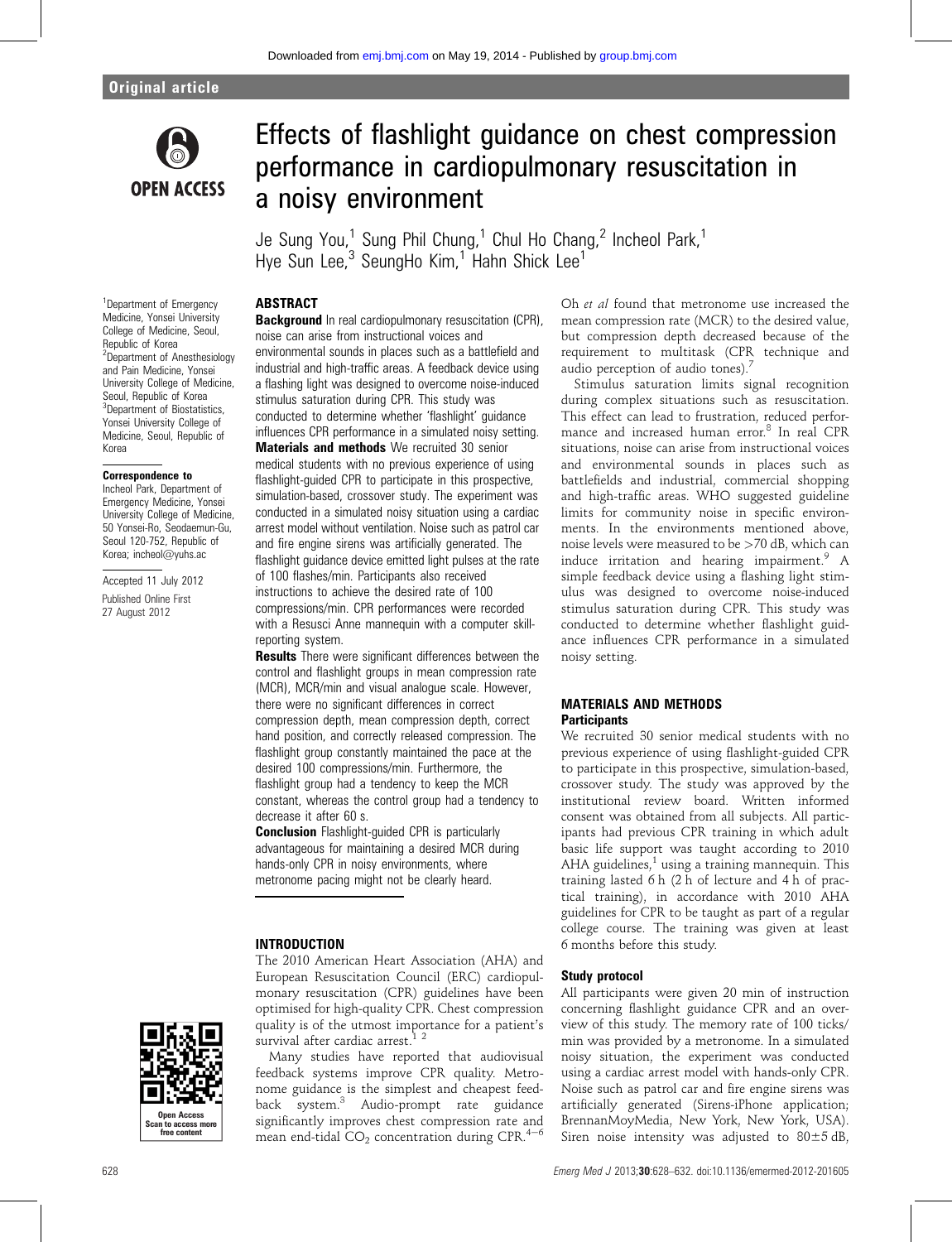with 60 pitches/min, by a sound dose meter (DT-805L; Gunpoong Electronics, Busan, Korea). We designed and manufactured the flashlight guidance device (Top-Lighting, Seoul, Korea). It emitted light pulses at the rate of 100 flashes/min from a light-emitting diode. When participants performed CPR with flashlight guidance, they received instructions equivalent to the rate of the flashlight guidance. When participants performed CPR without flashlight guidance, they also received instructions suited to achieving the desired rate of 100 compressions/min. CPR was randomly performed in one of two sequences. In sequence A, the participant conducted CPR with flashlight guidance. After a 30 min rest period, the participant conducted CPR without flashlight guidance. In sequence B, the participant conducted CPR without flashlight guidance. After a 30 min rest period, the participant conducted CPR with flashlight guidance. Single-rescuer adult basic life support was performed on the mannequin for 2 min by all participants. The sequence selection for CPR performance was computer randomised. Skill assessment was performed according to the 2010 AHA guidelines. A Resusci Anne mannequin with a personal computer skill-reporting system (Laerdal, Stavanger, Norway) was used to assess CPR performance.

#### Outcome assessment

Compression rate and depth and percentage of compressions with correct hand positioning were recorded with a Resusci Anne mannequin with a personal computer skill-reporting system. Participants were asked to report on 'rescuer fatigue' on a visual analogue scale of  $0-10$  (0, extremely easy; 10, extremely difficult). Open questions were posed to all participants on the strengths and weaknesses of performing chest compressions with or without flashlight guidance in a noisy situation. After answers to the open questions had been collected, all participants were questioned again to achieve consistency.

#### Statistical analysis

Sample size was calculated according to our primary end points. Differences of five compressions/min and 5 mm in mean compression depth between the two methods were selected as minimum clinically significant values. Using these values, we calculated that a sample size of 28 participants was sufficient to detect an effect value of 0.75 (mean difference/common SD) at a significance level of 0.05 (two-sided) with 80% power. A linear mixed model for  $2\times2$  crossover design was used. Three fixed effects were included: one between-subject effect, which was the sequence effect (CPR without flashlight guidance for the first half of the subjects and then CPR with flashlight guidance for the second half; CPR with flashlight guidance for the first half of the subjects and then CPR without flashlight guidance

for the second half); two within-subject effects, which was the group effect (CPR with flashlight guidance, CPR without flashlight guidance); the period effect (first, second). Subject was considered as random effect. Since a half of the subjects were assigned to one sequence and the rest were assigned to the other half, they were nested within sequence.

A linear mixed model for evaluating changes in chest compression rate across time was also used. Two fixed effects were included: one between-subjects effect, which was the group effect (CPR with flashlight guidance, CPR without flashlight guidance); and one within-subject effect, which was the time effect (30, 60, 90, 120 s). A possible difference in sequence across  $30-120$  s was analysed by group  $\times$  time interaction. The group  $\times$  time interaction was tested at a significance level of 0.05. Multiple comparisons with the Bonferroni correction as the post hoc analysis were used to compare the point of rate change that was significantly different from the baseline. All statistical analyses were conducted using SAS V.9.2.

#### RESULTS

# Variables of CPR performance

All 30 participants completed the study. The median participant age was  $25$  (IQR  $25-26$ ) years, and  $22$  (73.3%) participants were male. Results from the linear mixed model are displayed in table 1, including outcome and group differences from baseline to 120 s. p Values of main effects for sequence, period and group are given. The sequence did not affect the results for all performance variables, and there were no significant differences between the first and second periods. There were significant differences between the control and flashlight guidance groups for MCR, MCR/min and visual analogue scale. However, there were no significant differences for correct compression depth (%), mean compression depth (mm), correct hand position (%) and correctly released compression (%).

#### MCR at the desired rate of 100/min

Results of MCR at the desired rate (100 compressions/min) are shown in figure 1. The MCR of the flashlight guidance group was constantly maintained at the desired 100 compressions/min (estimated mean 100.8 compressions/min (95% CI 97.5 to 104.1)), whereas that of the control group was distributed over a much wider range (estimated mean 120.7 (95% CI 117.4 to  $124.1)$ ).

# Changes in chest compression across time

Effects obtained for time  $(p=0.01)$  by group  $(p<0.01)$  and interactions ( $p=0.01$ ) suggest that changes from 0 to 120 s were in general different between the groups. Post hoc analyses were conducted for the point of rate changes. No differences in MCR

#### Table 1 Results from a linear mixed model for cardiopulmonary resuscitation performance

| Variable                           | Control                | Flashlight                  | Difference (control-flashlight) | p Value  |        |          |
|------------------------------------|------------------------|-----------------------------|---------------------------------|----------|--------|----------|
|                                    |                        |                             |                                 | Sequence | Period | Group    |
| Mean compression depth (mm)        | 54.7 (52.9 to 56.5)    | 54.7 (52.9 to 56.5)         | $<-0.001$ (-0.92 to 0.92)       | 0.43     | 0.77   | >0.99    |
| Correct compression depth (%)*     | 82.1 (71.9 to 92.3)    | 84.7 (74.5 to 94.97)        | $-2.63$ ( $-8.05$ to 2.78)      | 0.39     | 0.54   | 0.33     |
| Mean compression rate              | 120.4 (117.0 to 123.7) | 100.7 (97.4 to 104.1)       | 19.63 (14.98 to 24.28)          | 0.35     | 0.33   | $<$ 0.01 |
| Mean compression rate/min          | 120.7 (117.4 to 124.1) | 100.8 (97.5 to 104.2)       | 19.90 (15.30 to 24.50)          | 0.35     | 0.31   | < 0.01   |
| Correct hand position (%)          | 87.6 (80.7 to 94.5)    | 84.2 (77.3 to 91.1)         | 3.40 $(-0.23$ to 7.03)          | 0.50     | 0.41   | 0.06     |
| Correctly released compression (%) | $97.5$ (93.8 to 101.2) | 96.6 (92.9 to 100.3)        | $0.97$ (-1.57 to 3.51)          | 0.52     | 0.30   | 0.44     |
| Rescuer fatique (VAS)              | $6.2$ (5.6 to 6.9)     | 4.8 $(4.2 \text{ to } 5.4)$ | 1.42 (0.52 to 2.31)             | 0.95     | 0.51   | $<$ 0.01 |

Values are estimated mean (95% CI).

\*Correct compression depth is >50 mm.

VAS, visual analogue scale of  $0-10$  (0, extremely easy; 10, extremely difficult).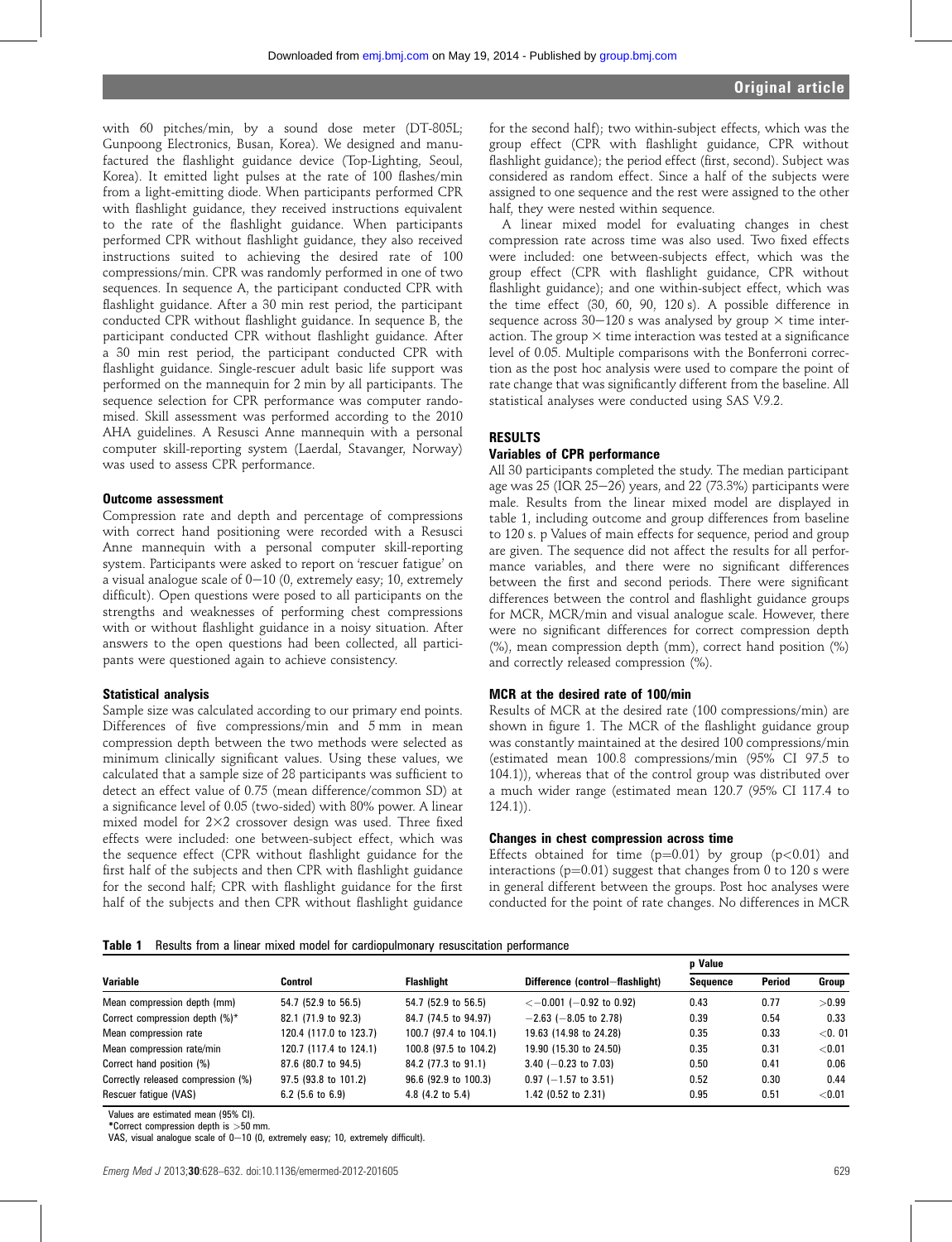#### **Original article**

Figure 1 Maintenance of mean compression rate at a desired rate (100 compressions/min).



were seen in time  $\times$  group interactions from 30 to 60 s (p>0.99). However, effects were observed for time  $\times$  group interactions from 30 to 90 s (p=0.04) and from 30 to 120 s (p=0.03). The results suggest that the flashlight guidance group had a tendency to maintain constant MCR, whereas the control group had a tendency to decrease MCR after 60 s (figure 2).

# Open questionnaire

In open questions, 28 of 30 participants (93.3%) responded that flashlight guidance made it easier to adjust CPR to the desired rate. The majority of participants (24 of 30; 80.0%) reported that it was difficult to mentally count compressions to maintain the desired MCR because they were affected by the noisy sirens. Twelve of the participants (40.0%) responded that the flashlight guidance during CPR distracted them from verifying the correct hand position. More than half of the participants (16 of 30; 53.3%) responded that the noise of a slow siren (60 pitches/min) caused an excessive increase in MCR.

# **DISCUSSION**

Our study demonstrates that flashlight guidance influences maintenance of the desired MCR during CPR and reduces rescuer

fatigue, similar to the effects of a metronome. The 2010 AHA guidelines recommend an MCR of at least 100 compressions/min and a depth of at least 5 cm. According to 2005 AHA/ERC guidelines, many researchers considered that a compression rate of about 100/min could not be reached. Recent 2010 AHA/ERC guidelines emphasised more strongly than previous guidelines the concept of 'push hard, push fast'. Compared with the flashlightguided group, the MCR of the control group was significantly increased above the desired rate in noisy situations. Field et  $al^{10}$ found that a chest compression rate above 120/min reduces compression quality. They and the 2010 ERC guidelines recommended that a MCR of  $100-120$  compressions/min for 2 min is feasible for maintaining adequate chest compression quality.<sup>2 10</sup> It has been shown that metronome-guided rate-directed CPR increases end-tidal  $CO<sub>2</sub>$  concentration and improves survival rates.4 11 Metronome guidance has been shown to correct compression rates to within the guidelines.<sup>11</sup> Flashlight guidance CPR, like metronome guidance, can maintain the pace by correcting excessive decreases and increases in compression rates. Maintenance of pace of chest compression using flashlight guidance can be beneficial in decreasing rescuer fatigue and correcting compression rates that have fallen in noisy environments.

Figure 2 Changes in mean compression rate (MCR) across time. The results suggest that the flashlight guidance group had a tendency to maintain MCR, whereas the control group had a tendency to decrease MCR after 60 s (indicated by the star).

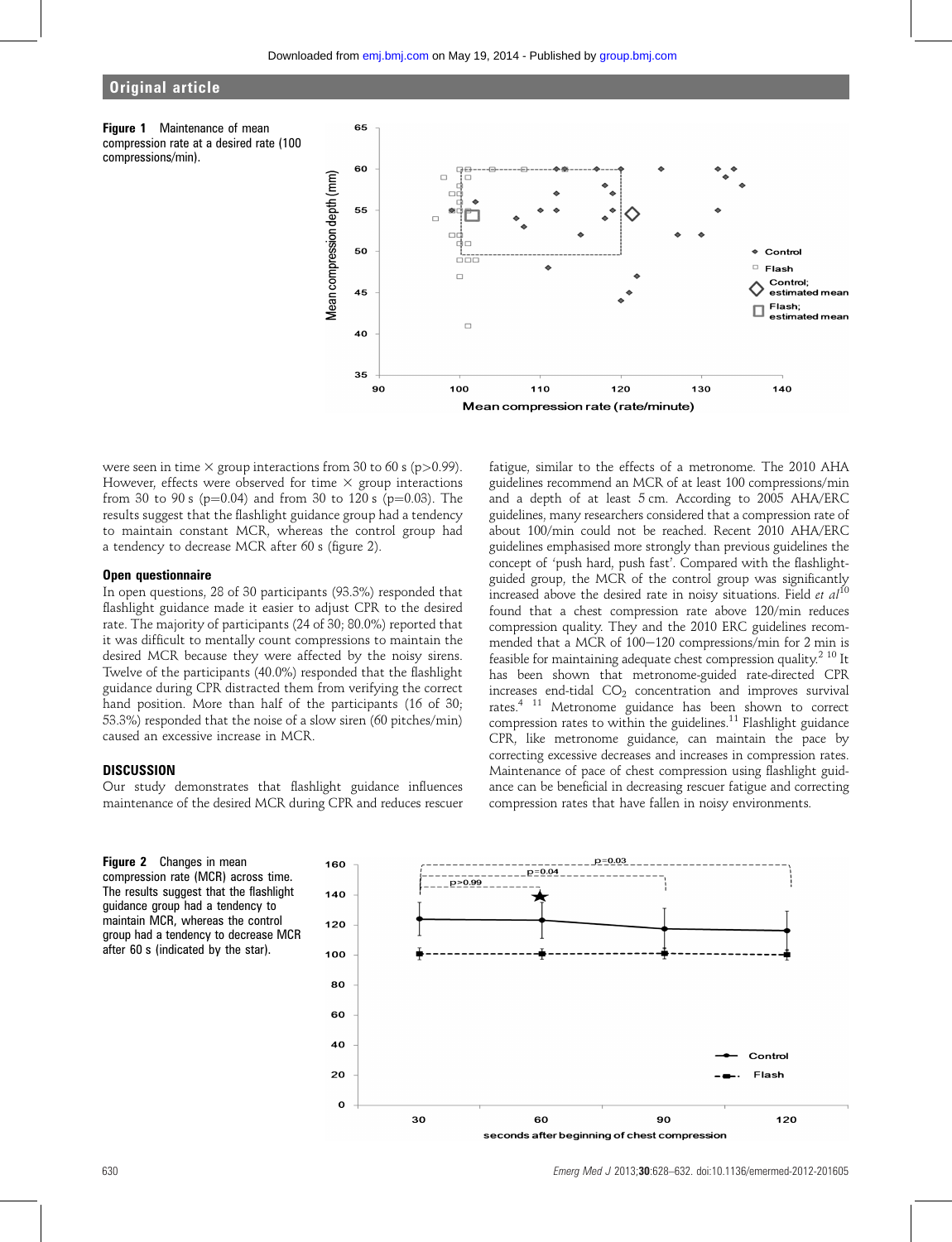There were no significant differences between the two groups with respect to compression depth and appropriate compression depth (%). The compression depth results can be viewed as education effects resulting from the 'push hard' CPR training emphasised by the 2010 AHA/ERC guidelines.<sup>12</sup>

For improving CPR quality, maintenance of the appropriate compression rate and depth is a primary consideration. Although further study is needed, CPR performance has been found to be decreased by noise such as sirens, instructions, voices and other environmental sounds. Emergency patients requiring CPR can be encountered anytime and anywhere. Emergency situations often occur in noisy places such as battlefields, festivals, industrial and commercial districts, shopping centres, and high-traffic areas. CPR feedback systems used in prehospital settings should be simple and low cost. Until recently, audio-tone guidance has been considered to be the standard feedback system for public CPR. However, audioguidance may not be effective in noisy situations. Light signals are a potential alternative to or supplementation for audioguided CPR. Light travels much faster than sound and has additional obvious benefits when CPR must be performed in a dark place. The flashing light can facilitate rapid recognition of CPR guidance at greater distances. Abella et al reported that resuscitation complexity increases the possibility of human error, leading to decreased performance.<sup>12</sup> The stimulus saturation effect limits signal recognition during complex situations such as resuscitation. This effect can lead to frustration and reduced CPR performance.<sup>8 13</sup> Light is a new and effective alternative pacing stimulus because CPR itself creates extraneous auditory stimuli. Although our study found that flashlight guidance distracted 40% of participants from hand position correction, new light stimuli development and CPR training regimens should be able to overcome this.

Additional training courses are strongly encouraged to achieve adequate CPR performance. A variety of flashlight devices for CPR could be produced and distributed to the general public to encourage nationwide use of flashlight-guided CPR, thus generally improving resuscitation effectiveness. These flashlights could be attached to key rings, necklaces or mobile phones. If the flashlight rate can be standardised with the desired MCR, in an emergency situation, calibrated directional indicators in cars and light bars in emergency vehicles could be used as flashlightguidance CPR devices (figure 3).

Photosensitivity is abnormal sensitivity to light stimuli, and in humans is usually in the frequency range  $10-30$  Hz.<sup>14</sup> Most patients are sensitive to stimulation of 16 Hz. Almost half of the population (49%) is sensitive to 50 Hz, and only 15% is sensitive to 60 Hz, which are the television frequencies in Europe and North America, respectively.13 About 3% of the photosensitive population with some degenerative disorder is sensitive to intermittent photic stimulation at  $1-3$  flashes/second.<sup>15</sup> The flashlight rate for CPR guidance is usually between 1.7 and 2 flashes/s  $(1.7-2 Hz)$ . Thus such flashlights could be safely used to improve CPR performance.

#### Study limitations

There are several limitations to our study. First, we used mannequins as models to simulate an emergency resuscitation situation. This simulation could not reproduce the real nature of emergency situations. Second, laypeople can be confused by additional visual CPR-guidance stimuli in noisy environments. Flashlights that are too bright or of certain colours may have a disturbing effect. Application of flashlight guidance may increase the complexity of CPR, thus delaying its initiation by



Figure 3 A school bus warning light could function as a flashlightguidance cardiopulmonary resuscitation device.

inexperienced laypeople. However, this study suggests that this problem can be overcome by training and nationwide campaigns. Further studies should be considered to investigate flashlights for comfortable CPR performance. Third, the participants may have had atypical motivations for and emotional responses to participation in this study. These participants were not laypeople, but medical students trained according to the 2010 AHA guidelines. We observed no significant differences between performance variables among the two test groups except for maintenance of the desired MCR. It is likely that a lay rescuer would perform lower-quality CPR. Compression depth by inexperienced lay rescuers may be one difference between the two groups. Fourth, our study showed that subjective fatigue of participants using flashlight-guided CPR was less than that in the control group in noisy environments. However, this may not be the result of the flashlight itself, but the result of preventing excessive MCR during CPR performance in a noisy environment.

At present, the impact of the flashlight-guided CPR on patient outcome has yet to be evaluated in actual noisy emergency situations. Our study demonstrated that both flashlight- and metronome-based CPR guides are simple and economic feedback systems, with a similar beneficial effect on CPR performance. Further studies are required to determine the effect of flashlightguided CPR performance when adjusting the MCR to between 110 and 120 compressions/min, according to the 2010 AHA/ ERC guidelines, and on the clinical results of flashlight-guided CPR performed by laypeople in prehospital settings.

#### **CONCLUSION**

Flashlight guidance is an effective low-cost CPR feedback system for maintaining the appropriate compression rate. It may be particularly advantageous during hands-only CPR in noisy environments where audio-tone cannot be clearly heard.

Contributors Guarantors of integrity of the entire study: JSY, SPC, IP. Study concepts and design: JSY, SPC, IP, CHC, HySL, SHK. Literature research: JSY, SPC, IP, CHC, SHK, HaSL. Clinical studies: JSY, SPC, IP. Experimental studies/data analysis: JSY, SPC, IP, CHC. Statistical analysis: JSY, SPC, IP, HySL. Manuscript preparation: JSY, SPC, IP, CHC. Manuscript editing: JSY, SPC, IP, SHK, HaSL, CHC.

**Funding** This study was supported by a faculty research grant to Yonsei University College of Medicine for 2011(6-2011-0124).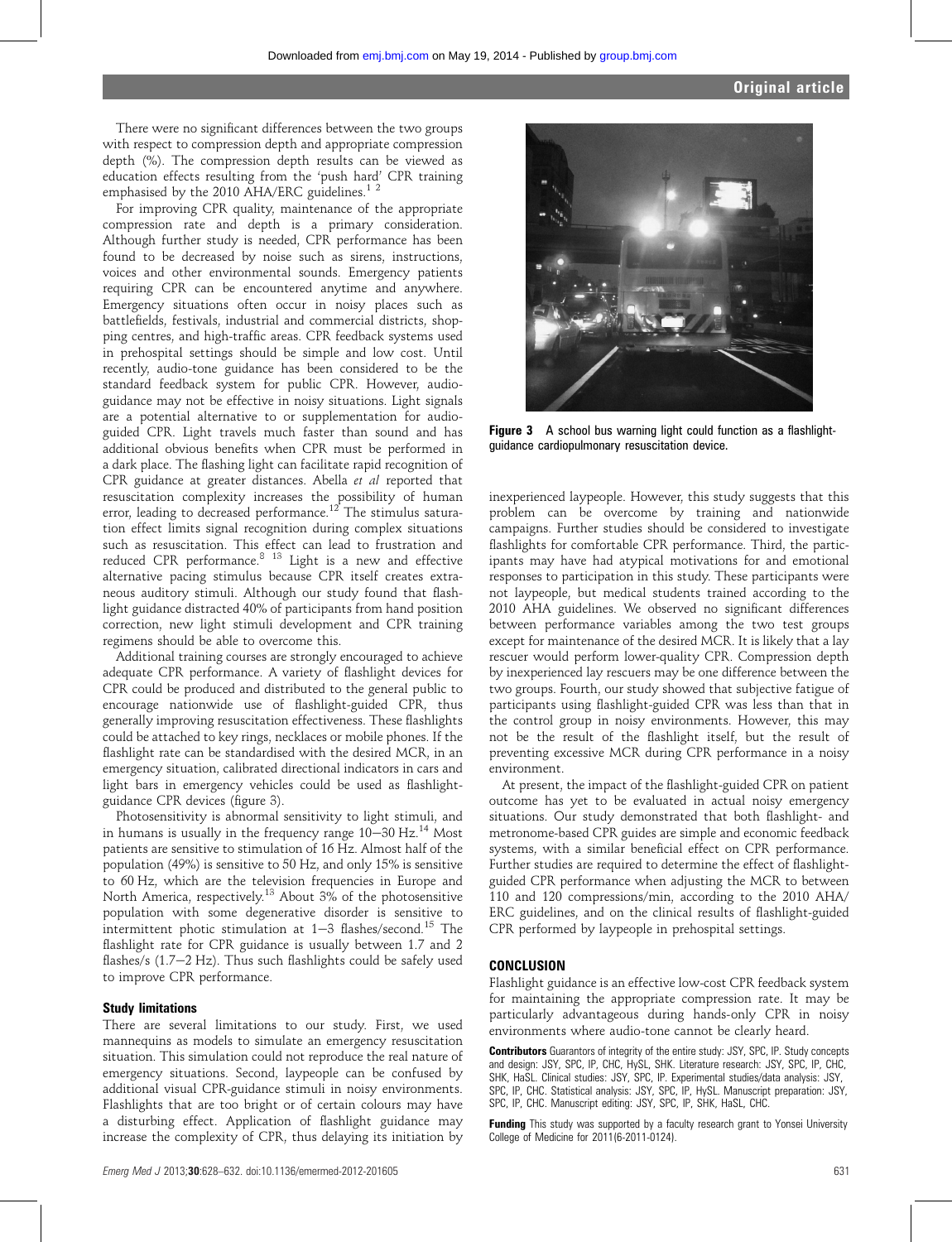# **Original article**

Competing interests None.

**Ethics approval** Ethics approval was provided by Yonsei University College of Medicine, Severance Hospital.

Provenance and peer review Not commissioned; externally peer reviewed.

**Open Access** This is an Open Access article distributed in accordance with the Creative Commons Attribution Non Commercial (CC BY-NC 3.0) license, which permits others to distribute, remix, adapt, build upon this work non-commercially, and license their derivative works on different terms, provided the original work is properly cited and the use is non-commercial. See: http://creativecommons.org/licenses/by-nc/3.0/

#### **REFERENCES**

- 1. Travers AH, Rea TD, Bobrow BJ, et al. Part 4: CPR overview: 2010 American Heart Association Guidelines for cardiopulmonary resuscitation and emergency cardiovascular care. Circulation  $2010; 122(18$  Suppl 3):S676-84.
- 2. **Koster RW, Baubin MA, Bossaert LL, et al. European Resuscitation Council** Guidelines for Resuscitation 2010 Section 2. Adult basic life support and use of automated external defibrillators. Resuscitation 2010;81:1277-92.
- 3. **Chung TN,** Kim SW, You JS, et al. The specific effect of metronome guidance on the quality of one-person cardiopulmonary resuscitation and rescuer fatigue. J Emerg Med. Published Online First: 23 March 2012. doi:10.1016/j.jemermed.2012.01.021
- 4. **Kern KB,** Sanders AB, Raife J, et al. A study of chest compression rates during cardiopulmonary resuscitation in humans. The importance of rate-directed chest compressions. Arch Intern Med  $1992;$ **152**:145-9.
- 5. Milander MM, Hiscok PS, Sanders AB, et al. Chest compression and ventilation rates during cardiopulmonary resuscitation: the effects of audible tone guidance. Acad Emerg Med 1995;2:708-13.
- 6. **Berg RA,** Sanders AB, Milander M, et al. Efficacy of audio-prompted rate guidance in improving resuscitator performance of cardiopulmonary resuscitation on children. Acad Emerg Med 1994;1:35-40.
- Oh JH, Lee SJ, Kim SE, et al. Effects of audio tone guidance on performance of CPR in simulated cardiac arrest with an advanced airway. Resuscitation 2008;79:273-7.
- 8. **Bohn A,** Weber TP, Wecker S, et al. The addition of voice prompts to audiovisual feedback and debriefing does not modify CPR quality or outcomes in out of hospital cardiac arrest-a prospective, randomized trial. Resuscitation 2011:82:257-62.
- 9. **Berglund B,** Lindvall T, Schwela DH. Guidelines for Community Noise. World Health Organization, 1999:55-65.
- 10. Field RA, Soar J, Davies RP, et al. The impact of chest compression rates on quality of chest compressions-a manikin study. Resuscitation 2012;83:360-4.
- 11. **Kern KB,** Stickney RE, Gallison L, et al. Metronome improves compression and ventilation rates during CPR on a manikin in a randomized control. Resuscitation  $2010 \cdot 81 \cdot 206 - 10$
- 12. **Abella BS,** Kim S, Edelson DP, et al. Difficulty of cardiac arrest rhythm identification does not correlate with length of chest compression pause before defibrillation. Crit Care Med 2006;  $34(12 \text{ Suppl})$ : S427-31.
- 13. Rittenberger JC, Guimond G, Platt TE, et al. Quality of BLS decreases with increasing resuscitation complexity. Resuscitation 2006;68:365-9.
- 14. Verrotti A, Tocco AM, Salladini C, et al. Human photosensitivity: from pathophysiology to treatment. Eur J Neurol 2005;12:828-41.
- 15. **Zifkin BG,** Kasteleijn-Nolst Trenité D. Reflex epilepsy and reflex seizures of the visual system: a clinical review. Epileptic Disord 2000;2:129-36.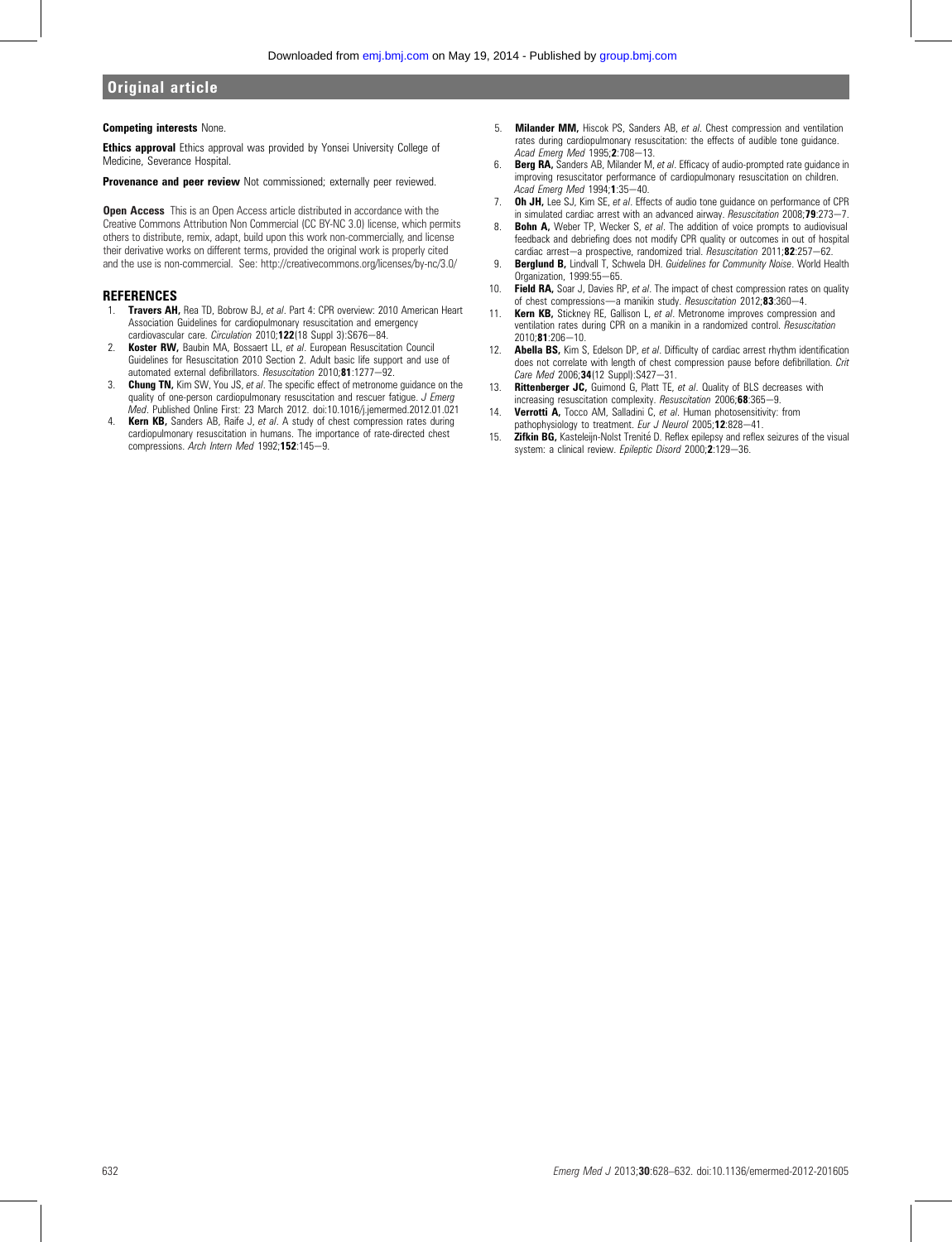# **environment cardiopulmonary resuscitation in a noisy compression performance in Effects of flashlight guidance on chest**

Je Sung You, Sung Phil Chung, Chul Ho Chang, et al.

doi: 10.1136/emermed-2012-201605 2012 Emerg Med J 2013 30: 628-632 originally published online August 27,

**<http://emj.bmj.com/content/30/8/628.full.html>** Updated information and services can be found at:

These include:

| <b>References</b>                  | This article cites 13 articles, 1 of which can be accessed free at:<br>http://emj.bmj.com/content/30/8/628.full.html#ref-list-1                                                                                                                                                                                                                                                                                                      |
|------------------------------------|--------------------------------------------------------------------------------------------------------------------------------------------------------------------------------------------------------------------------------------------------------------------------------------------------------------------------------------------------------------------------------------------------------------------------------------|
|                                    | Article cited in:<br>http://emj.bmj.com/content/30/8/628.full.html#related-urls                                                                                                                                                                                                                                                                                                                                                      |
| <b>Open Access</b>                 | This is an Open Access article distributed in accordance with the<br>Creative Commons Attribution Non Commercial (CC BY-NC 3.0)<br>license, which permits others to distribute, remix, adapt, build upon this<br>work non-commercially, and license their derivative works on different<br>terms, provided the original work is properly cited and the use is<br>non-commercial. See: http://creativecommons.org/licenses/by-nc/3.0/ |
| <b>Email alerting</b><br>service   | Receive free email alerts when new articles cite this article. Sign up in<br>the box at the top right corner of the online article.                                                                                                                                                                                                                                                                                                  |
| <b>Topic</b><br><b>Collections</b> | Articles on similar topics can be found in the following collections<br>Open access (45 articles)<br>Resuscitation (539 articles)                                                                                                                                                                                                                                                                                                    |

**<http://group.bmj.com/group/rights-licensing/permissions>** To request permissions go to:

**<http://journals.bmj.com/cgi/reprintform>** To order reprints go to:

<u>EMJ</u>

**<http://group.bmj.com/subscribe/>** To subscribe to BMJ go to: